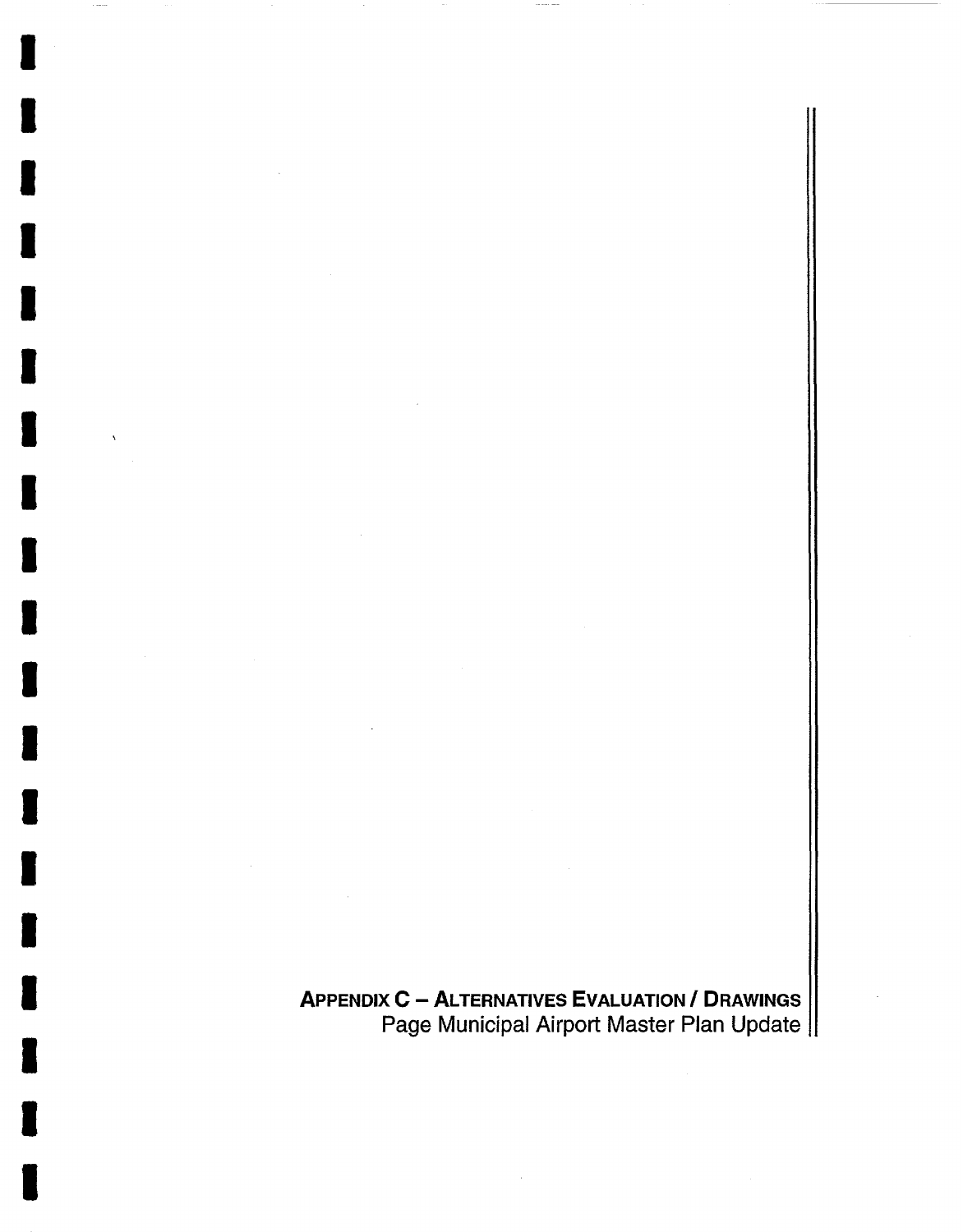## Appendix C - Description

I

I

I

I

I

I

I

I

I

I

I

I

I

I

I

I

I

I

I

The following items are included in this appendix in support of Master Plan Chapter 5, Alternatives Analysis:

- Alternatives Evaluation
- Preliminary Cost Estimates for Alternatives<br>• Hangar Lavout Alternatives
- Hangar Layout Alternatives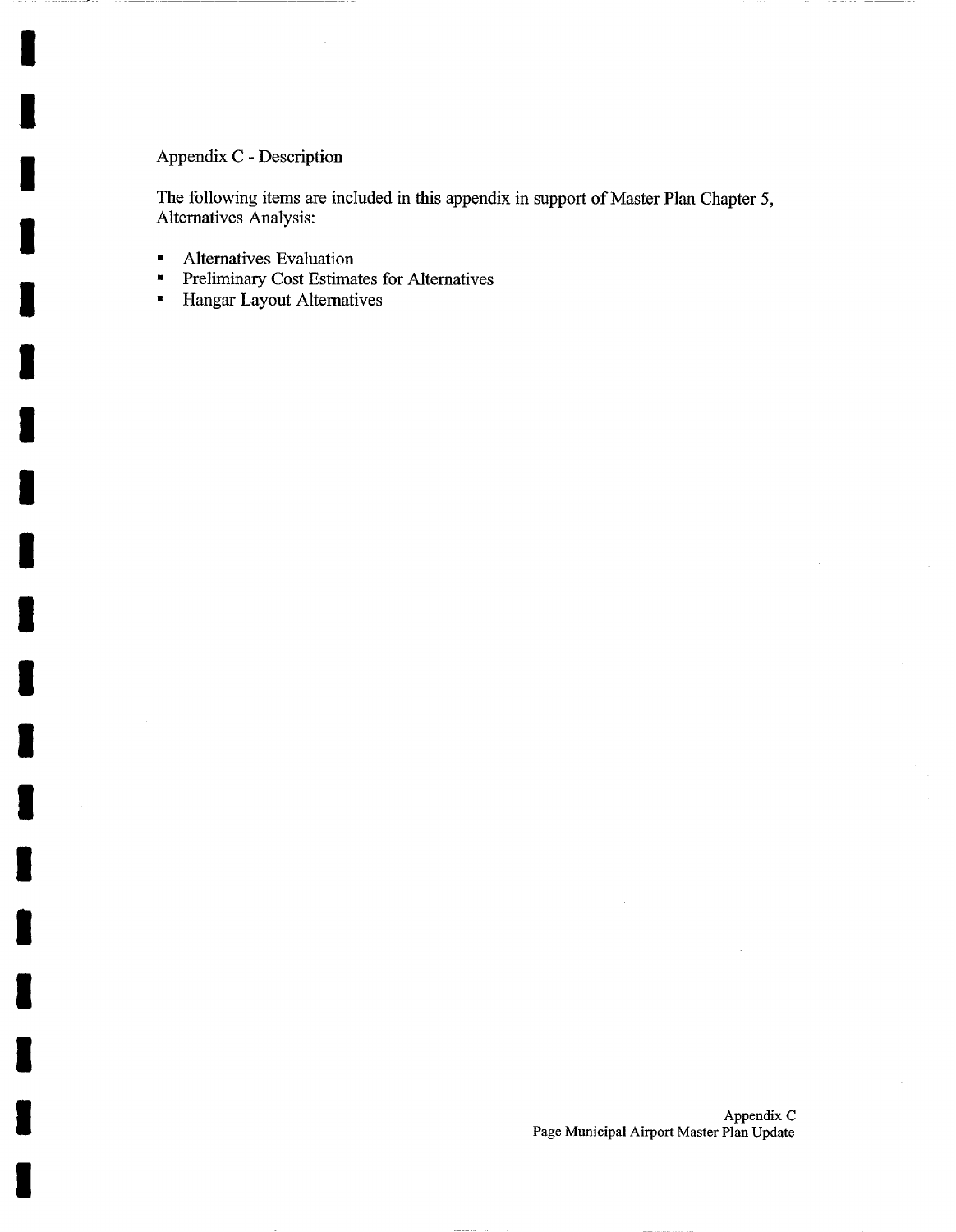## Alternatives Evaluation

Page Municipal Airport Master Plan Update

| Alternative         | <b>Operational Feasibility</b>                                                                                                                                                                                                                                                                                                                                                                                                                                                                                                                                                              | <b>Environmental Implications</b>                                                                                                                                                                                                                                                                   | <b>Financial/Technical Feasibility</b>                                                                                                                                                                                                                                                                                              | Socio-political Implications (Public/User acceptance)                                                                                                   |
|---------------------|---------------------------------------------------------------------------------------------------------------------------------------------------------------------------------------------------------------------------------------------------------------------------------------------------------------------------------------------------------------------------------------------------------------------------------------------------------------------------------------------------------------------------------------------------------------------------------------------|-----------------------------------------------------------------------------------------------------------------------------------------------------------------------------------------------------------------------------------------------------------------------------------------------------|-------------------------------------------------------------------------------------------------------------------------------------------------------------------------------------------------------------------------------------------------------------------------------------------------------------------------------------|---------------------------------------------------------------------------------------------------------------------------------------------------------|
| $\mathbf{I}$        | No disruption to airfield operations; does not meet existing & future<br>aviation demand                                                                                                                                                                                                                                                                                                                                                                                                                                                                                                    | No change                                                                                                                                                                                                                                                                                           | No capital cost; inadequate facilities could negatively<br>Generally unacceptable; would progressively impact both<br>impact the airport's long-term economic viability<br>local and transient airport users making airport less<br>desirable to business traffic; not consistent with ultimate<br>goals and objectives of the City |                                                                                                                                                         |
| 2A                  | Does not meet future runway length requirement, but accommodates<br>100% of small aircraft fleet; partially disrupts airfield operations<br>during runway extension construction; moves helicopter ops closer to<br>airside operations area; far from existing helicopter hangars; requires<br>FBO relocation; commercial service operations are landlocked;<br>improves separation of automobile and aircraft traffic near apron;<br>north hangar development is limited                                                                                                                   | Potential impacts are minimized in terms of ground<br>disturbance; social impacts result from auto traffic pattern<br>changes; helicopter noise closer to south neighborhood                                                                                                                        | Moderate capital costs; generally maximizes return on<br>investment by utilizing existing facilities to the extent<br>possible                                                                                                                                                                                                      | Reasonably acceptable runway length; generally<br>unacceptable to north neighborhood due to obstructed view                                             |
| 2B                  | Does not meet future runway length requirement, but accommodates<br>100% of small aircraft fleet; partially disrupts airfield operations<br>during runway extension construction; maintains helicopter ops in<br>general vicinity of current operations, but requires some tour<br>passengers to cross apron; rotorcraft and fixed wing aircraft mix<br>unresolved; large centralized auto parking area; separates future GA<br>hangar development from existing hangars and FBO's, but provides<br>runway frontage; does not resolve automobile and aircraft traffic mix<br>issue on apron | Potential impacts are minimized in terms of ground<br>disturbance; social impacts result from auto traffic pattern<br>changes as well as City Park removal                                                                                                                                          | Moderate capital costs                                                                                                                                                                                                                                                                                                              | Reasonably acceptable runway length; generally acceptable<br>to north neighborhood                                                                      |
| $\overline{3}$      | Meets future runway length requirement; disrupts airfield operations<br>for longer period of time during runway extension construction;<br>centralizes helicopter operations and parking near FBO and tour<br>passenger processing area; displaces fixed wing tiedowns;<br>accommodates potential commercial development to the south                                                                                                                                                                                                                                                       | Significant ground disturbance increases potential for<br>environmental impacts; social impacts result from auto<br>traffic pattern changes; aircraft approaches on Runway 15<br>are slightly lower over Glen Canyon National Recreation<br>Area                                                    | Significant capital costs                                                                                                                                                                                                                                                                                                           | Acceptable runway length to future operators; generally<br>acceptable to north neighborhood                                                             |
| 4A                  | Increases ability to accommodate instrument operations during poor<br>weather conditions; improved separation of helicopter and fixed wing<br>air and ground operations; auto parking near existing terminal area<br>parking; improves separation of automobile and aircraft traffic near<br>apron; loss of some existing facilities due to increased building<br>restriction line; all facilities farther from runway; future hangar<br>development farther from terminal facilities                                                                                                       | Significant ground disturbance increases potential for<br>environmental impacts; social impacts result from auto<br>traffic pattern changes; aircraft approaches on Runway 15<br>are slightly lower over Glen Canyon National Recreation<br>Area; helicopter noise moved farther from neighborhoods | Significant capital costs; cost/benefit of infrastructure and<br>access to the east side may not be reasonable for helicopter<br>facilities only                                                                                                                                                                                    | Acceptable runway length to future operators; potentially<br>disruptive to north neighborhood view                                                      |
| 4B                  | Increases ability to accommodate instrument operations during poor<br>weather conditions; maintains separation of helicopter and fixed wing<br>air and ground operations; clean separation of automobile and aircraft<br>traffic on east side; loss of some existing facilities due to increased<br>building restriction line; all facilities farther from runway; more<br>flexibility for expansion; general aviation traffic split between two<br>sides of airport; requires more time to phase implementation                                                                            | Significant ground disturbance increases potential for<br>environmental impacts; social impacts result from auto<br>traffic pattern changes; aircraft approaches on Runway 15<br>are slightly lower over Glen Canyon National Recreation<br>Area; helicopter noise moved farther from neighborhoods | Highest capital costs at existing airport; high utilization of<br>airport property on east side provides high return on<br>investment potential                                                                                                                                                                                     | Acceptable runway length to future operators                                                                                                            |
| Relocate<br>Airport | Does not disrupt operations at existing airport; provides opportunity<br>to fully accommodate all aviation demand for facility requirements<br>and more effectively separate aviation land uses by function                                                                                                                                                                                                                                                                                                                                                                                 | Potential for significant environmental impact with the<br>selection of a new site                                                                                                                                                                                                                  | Exceptionally high capital costs                                                                                                                                                                                                                                                                                                    | Generally acceptable to meet long-term goals and<br>objectives; potentially unacceptable to those losing return<br>on investment in existing facilities |
| Displace<br>Demand  | Does not serve the long-term operational needs of the Page<br>community nor the state and regional aviation system                                                                                                                                                                                                                                                                                                                                                                                                                                                                          | Potential impacts based on environment of airport(s)<br>absorbing demand                                                                                                                                                                                                                            | Moderate capital costs; lost return on investment at existing<br>airport; FAA grant assurances commit sponsor to 20 years<br>or reimbursement of monies                                                                                                                                                                             | Generally unacceptable in terms of long-term goals and<br>objectives; does not serve Page community and local airport<br>users                          |

**M**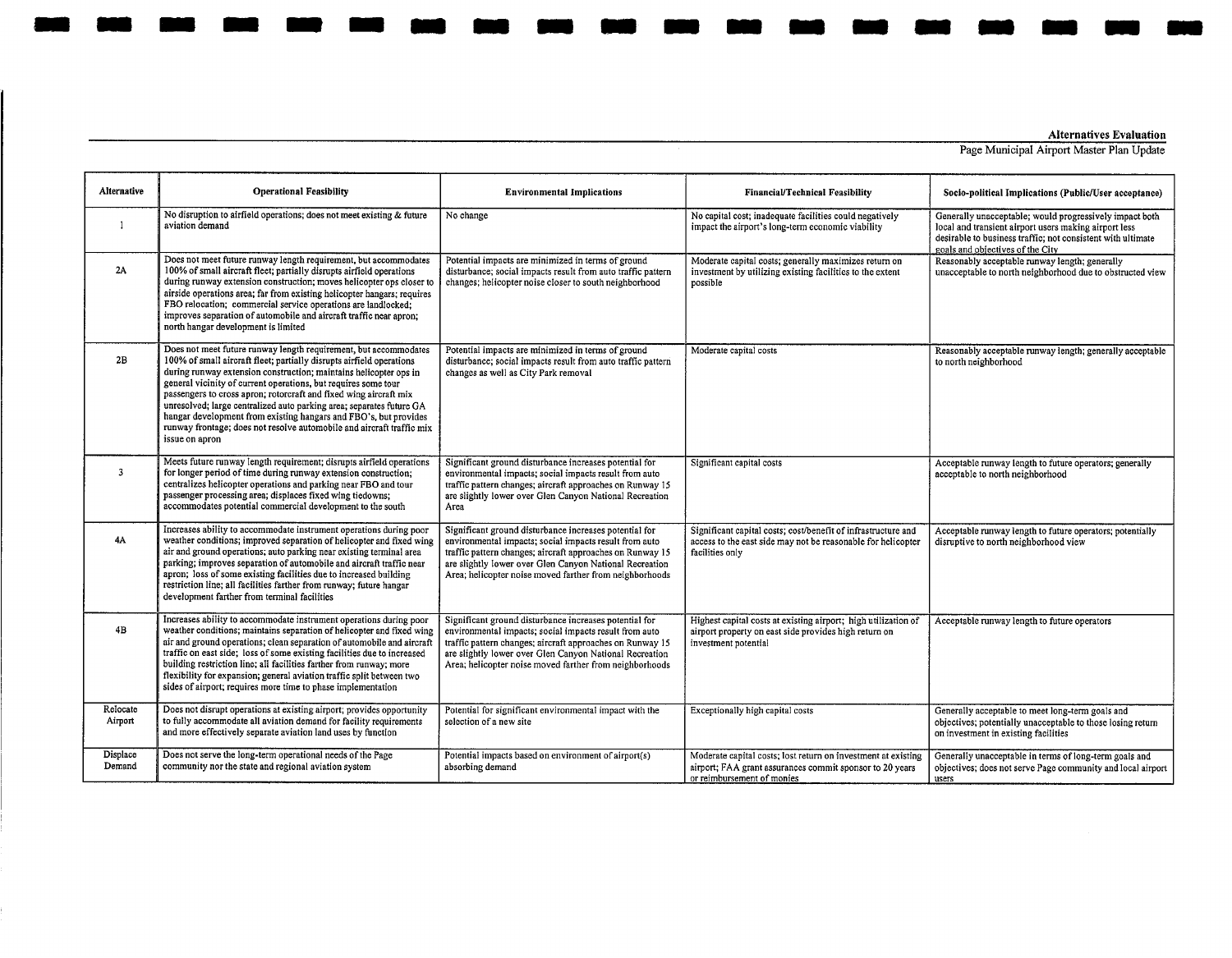Preliminary AIts. Costs

**I** 

**I** 

**I** 

**I** 

**I** 

**I** 

**I** 

**I** 

**I** 

**I** 

**I** 

**I** 

**I** 

**I** 

**I** 

**I** 

**I** 

**I** 

**I** 

| Alt. 1 - No Devel.                                                   |          | Cost                       |
|----------------------------------------------------------------------|----------|----------------------------|
| N/A                                                                  |          | \$0                        |
| Alt. 2A                                                              |          |                            |
| Runway ext 450', RSA, Txwy ext.                                      | \$       | 665,000.00                 |
| Relocate fence                                                       | \$       | 30,000.00                  |
| Reloc. Dirt Road                                                     | \$       | 33,500.00                  |
| 16 conventional hangars (north)<br>Tiedowns (north)                  | \$<br>\$ | 1,000,000.00<br>960,000.00 |
| Tiedowns (south)                                                     | \$       | 950,000.00                 |
| Relocated ARFF to Classic hangar                                     | \$       | 5,000.00                   |
| Relocated Classic Avia to South                                      | \$       | 300.000.00                 |
| Eight helipads South                                                 | \$       | 45,150.00                  |
| Controlled Private Access Rd                                         | \$       | 7,000.00                   |
| ST Auto Parking Exp. (old term)                                      | \$       | 62,049.60                  |
| ST Auto Parking Exp. (south)                                         | \$       | 19,460.00                  |
| LT Auto Parking South                                                | \$       | 59,047.20                  |
|                                                                      | \$       | 4,136,206.80               |
| Alt. 2B<br>Runway ext 450', RSA, Txwy ext.                           |          |                            |
| Reloc fence LF                                                       | \$<br>s  | 665,000.00<br>30,000.00    |
| Reloc. Dirt Road SY                                                  | \$       | 33,500.00                  |
| 16 conventional hangars (south)                                      | \$       | 1,000,000.00               |
| Tiedowns (north)                                                     | \$       | 960,000.00                 |
| Reloc T-hangars (south)                                              | \$       | 100,000.00                 |
| Helipads (displ T-hangars)                                           | \$       | 45,150.00                  |
| Controlled Private Access Rd                                         | \$       | 7,000.00                   |
| LT/ST Auto Parking South                                             | \$       | 77,840.00                  |
| ST Auto Parking Exp. (City Park)                                     | \$       | 556,000.00                 |
|                                                                      | T        | 3,474,490.00               |
| Alt. 3                                                               |          |                            |
| Runway ext 1120', RSA, Txwy ext.<br>Reloc fence LF                   | \$<br>\$ | 5,305,000.00<br>30,000.00  |
| Reloc. Dirt Road SY                                                  | \$       | 33,500.00                  |
| 16 conventional hangars (R15 end)                                    | \$       | 1,000,000.00               |
| Tiedowns (north)                                                     | \$       | 1,332,500.00               |
| Helipads (displ tiedowns); Heliport                                  | \$       | 55,900.00                  |
| Controlled Private Access Rd                                         | \$       | 7,000.00                   |
| 2nd Access Rd - R7 and R15 end                                       | \$       | 9,500.00                   |
| ST Auto Parking Exp. (old term)                                      | \$       | 62,049.60                  |
| LT Auto Parking (R7 end)<br>ST Auto Parking (R15 end)                | \$<br>\$ | 59,047.20<br>55,600.00     |
|                                                                      | \$       | 7.950.096.80               |
| Alt. 4A                                                              |          |                            |
| Runway ext 1120', RSA, Txwy ext.                                     | \$       | 5,305,000.00               |
| Reloc fence LF                                                       | \$       | 30,000.00                  |
| Reloc. Dirt Road SY                                                  | \$       | 33,500.00                  |
| 16 conventional hangars (R7 end)                                     | \$       | 1,000,000.00               |
| ST Auto Parking (R7 end)                                             | \$       | 27,800.00                  |
| Tiedowns (north)                                                     | \$       | 1,332,500.00               |
| Helipads (East side)                                                 | \$       | 55,900.00                  |
| Reloc Classic FBO East side<br>East side parking                     | \$       | 300,000.00                 |
| Utilities East side                                                  | \$<br>\$ | 27,800.00<br>250,000.00    |
| Controlled Private Access Rd                                         | \$       | 7,000.00                   |
| 2nd Access Rd - R7 end                                               | \$       | 4,000.00                   |
| ST Auto Parking Exp. (old term)                                      | \$       | 62,049.60                  |
| LT Auto Parking (south)                                              | \$       | 59,047.20                  |
| <b>ARFF/NPS reloc to Classic</b>                                     | \$       | 7,000.00                   |
|                                                                      | \$       | 8,501,596.80               |
| Alt. 4B                                                              |          |                            |
| Runway ext 1120', RSA, Txwy ext.<br>Reloc fence LF                   | \$<br>\$ | 5,305,000.00<br>30,000.00  |
| Construct East side access SY                                        | \$       | 352,750.00                 |
| ST Auto Parking Exp. (old term)                                      | \$       | 62,049.60                  |
| Tiedowns (north)                                                     | \$       | 1,332,500.00               |
| 16 conventional hangars (East)                                       | \$       | 1,000,000.00               |
| Helipads (East side)                                                 | \$       | 55,900.00                  |
| Reloc Classic FBO East side                                          | \$       | 300,000.00                 |
| East side parking                                                    | \$       | 27,800.00                  |
| Utilities East side                                                  | \$       | 250,000.00                 |
| ARFF/NPS reloc to East side<br>Reloc apron/tiedowns East (39,500 sy) | \$<br>\$ | 300,000.00                 |
| LT/ST Parking East side                                              | \$       | 987,500.00<br>278,000.00   |
|                                                                      | इ        | 10,281,499.60              |